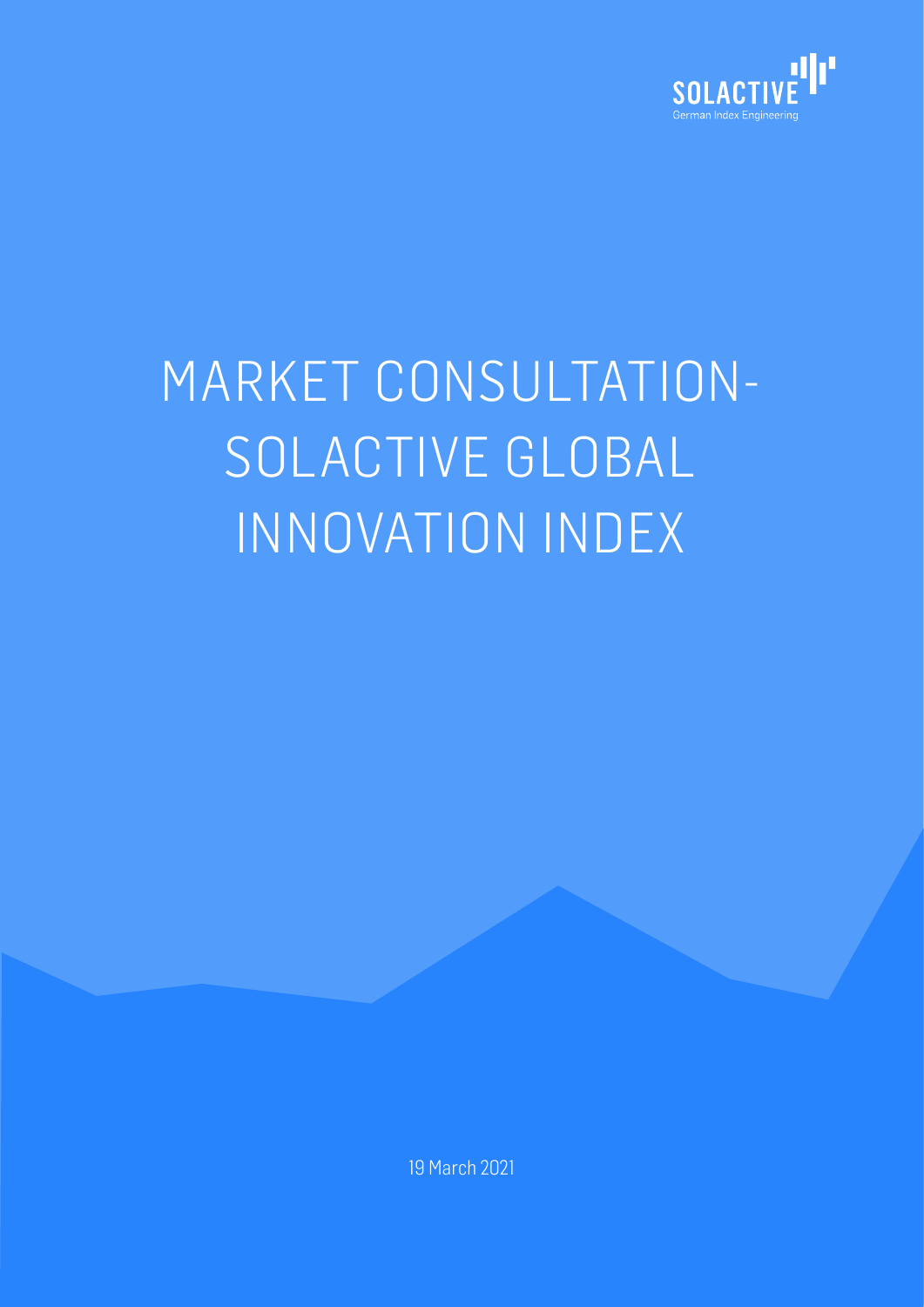

#### Content of the Market Consultation

Solactive AG has decided to conduct a Market Consultation with regard to changing the Index Methodology of the following Indices (the 'Affected Indices'):

| <b>NAME</b>                           | <b>RIC</b> | isin         |
|---------------------------------------|------------|--------------|
| Solactive Global Innovation GTR Index | .SOLEDGET  | DE000SLA5FJ2 |
| Solactive Global Innovation NTR Index | .SOI EDGEN | DE000SLA5FK0 |
| Solactive Global Innovation PR Index  | SOL EDGE   | DE000SLA5FL8 |

#### Rationale for Market Consultation

The Affected Indices provide exposure to companies that are involved in innovative and disruptive trends across a broad range of industries. The Affected Indices classify the trends in several themes and a company is eligible for inclusion if it derives its assets or revenue from one of these themes. As technological trends constantly evolve, the themes need to be reviewed on continuous basis for the adjustments. Therefore, Solactive AG has proposed the following changes to the Index Methodology of the Affected Indices.

#### Proposed Changes to the Index Guideline

The following methodology changes are proposed in the following points of the Index Guideline (ordered in accordance with the numbering of the affected sections):

1. Section 2.1: Index Universe Requirements

#### From (old version):

[…]

2. Companies must be classified under any of the following FactSet Revere Business Industry Classification System ("RBICS") sub-industries:

Communication and Collaboration Content Sites, Web Search Sites and Software, Enterprise Management Software, Blockchain Technology, Cryptocurrency Mining, Cryptocurrency Trading / Exchanges, Hematological Oncology Biopharmaceuticals, Other Oncology Biopharmaceuticals, Biotechnology and Genomics (GMO/Hybrids) Products, Factory Automation Equipment, General Semiconductors, Industrial Machine Parts and Support Equipment, Processor Semiconductors, Specialized Semiconductors, Programmable Logic and ASIC Semiconductors, Household Robotics, Surgical Robotic Systems, Car Manufacturers, Auto Interior Comfort/Safety/Electronics Products, Fuel Cell Equipment and Technology Providers, Heavy-Duty and High-End Batteries Manufacturing, Video Multimedia Semiconductors, General Analog and Mixed Signal Semiconductors, Carrier Edge Network Management Equipment, Customer Premises Network Security Equipment, Colocation and Data Center Services, Government IT Services, Network Security Access Policy Software, Network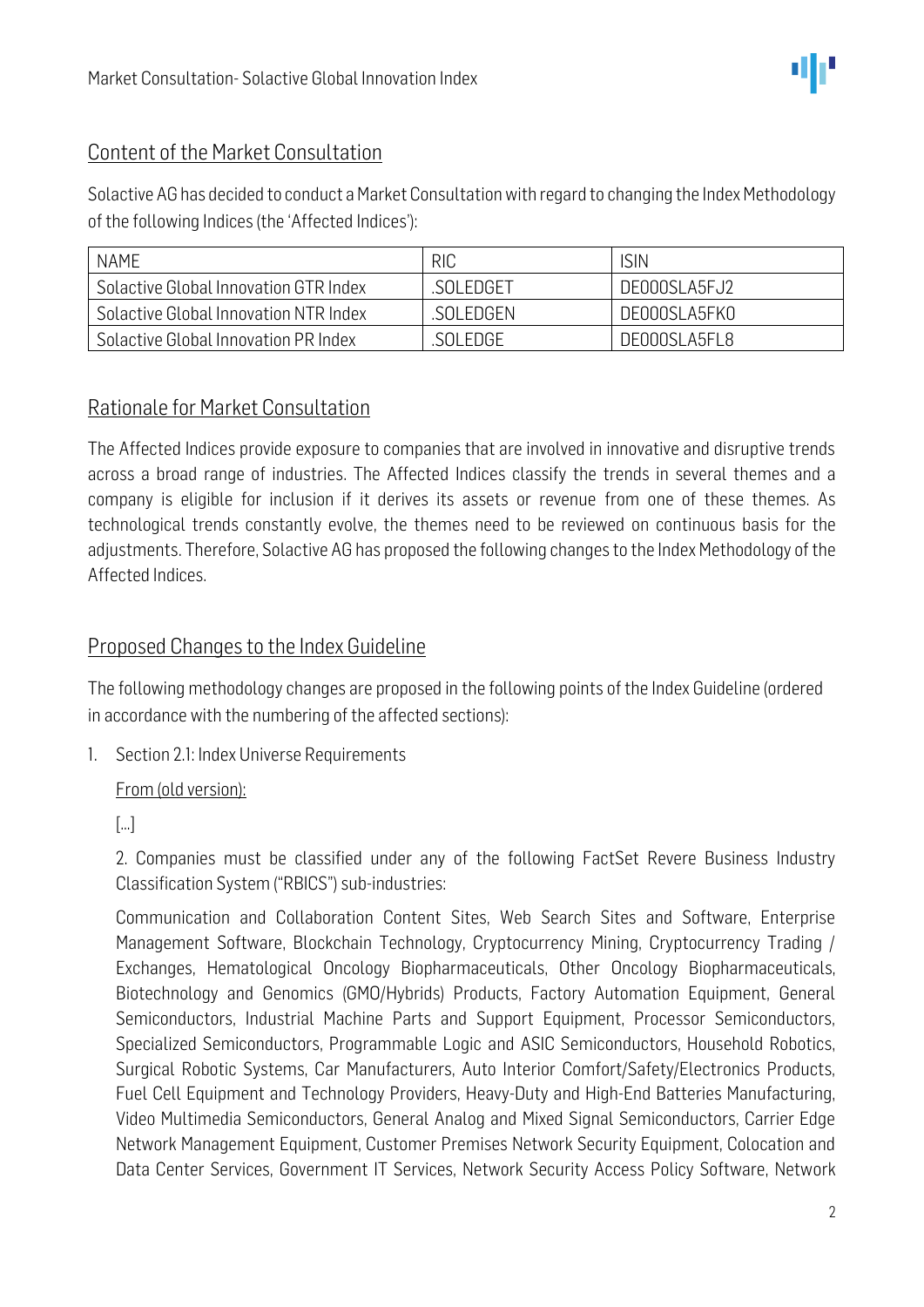

Security Software, Virtual Reality Design and Engineering Software, Home and Office Virtual Reality Software, Virtual Reality Equipment, Wireless Services, Other Network Software, Network Administration Software, Diversified Technology Hardware, General Communications Equipment and Other Communications Semiconductors.

[…]

To (new version):

[…]

2. Companies must be classified under any of the following FactSet Revere Business Industry Classification System ("RBICS") sub-industries:

Communication and Collaboration Content Sites, Web Search Sites and Software, Enterprise Management Software, Blockchain Technology, Cryptocurrency Mining, Cryptocurrency Trading / Exchanges, Hematological Oncology Biopharmaceuticals, Other Oncology Biopharmaceuticals, Biotechnology and Genomics (GMO/Hybrids) Products, Factory Automation Equipment, General Semiconductors, Industrial Machine Parts and Support Equipment, Processor Semiconductors, Specialized Semiconductors, Programmable Logic and ASIC Semiconductors, Household Robotics, Surgical Robotic Systems, Car Manufacturers, Auto Interior Comfort/Safety/Electronics Products, Fuel Cell Equipment and Technology Providers, Heavy-Duty and High-End Batteries Manufacturing, Video Multimedia Semiconductors, General Analog and Mixed Signal Semiconductors, Carrier Edge Network Management Equipment, Customer Premises Network Security Equipment, Colocation and Data Center Services, Government IT Services, Network Security Access Policy Software, Network Security Software, Wireless Services, Other Network Software, Network Administration Software, Diversified Technology Hardware, General Communications Equipment and Other Communications Semiconductors, Electronic Payment Processing, Financial and Compliance ERP Software, Commercial Bank and Credit Union Software, Insurance Software, Other Finance Industry Software, Peer-to-Peer Lending Investment Management/Brokerage Software.

[…]

#### 2. Section: 2.2 Selection of the Index Components

From (old version):

[…]

| Index Category    | Industries                         |
|-------------------|------------------------------------|
| <b>Blockchain</b> | <b>Blockchain Technology</b>       |
|                   | <b>Cryptocurrency Mining</b>       |
|                   | Cryptocurrency Trading / Exchanges |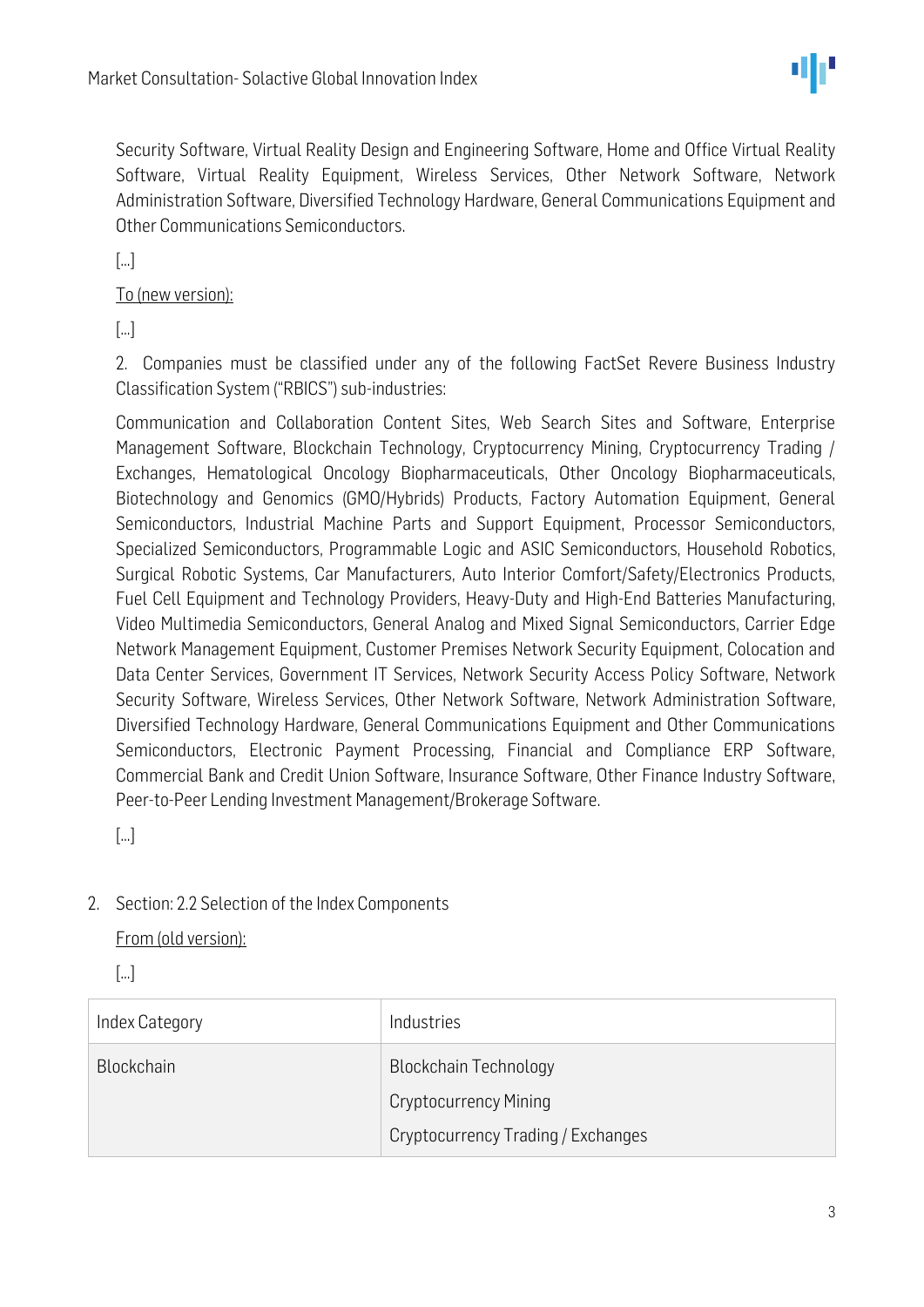

| Cloud Computing & Big Data | <b>Enterprise Management Software</b>               |
|----------------------------|-----------------------------------------------------|
|                            | Internet Hosting Services                           |
|                            | Network Infrastructure Software                     |
|                            | Communications Infrastructure Software              |
|                            | Data Storage Infrastructure Software                |
|                            | Diversified IT Infrastructure Software              |
|                            | Data Storage Drives and Peripherals                 |
|                            | Information and Disk Storage Systems                |
|                            | Multi-Type Data Storage Hardware Makers             |
|                            | Web Search Sites and Software                       |
|                            | General and Mixed-Type Software                     |
|                            | <b>Productivity Software</b>                        |
|                            | Internet Department Stores                          |
| <b>Cyber Security</b>      | Carrier Edge Network Management Equipment           |
|                            | <b>Customer Premises Network Security Equipment</b> |
|                            | <b>Colocation and Data Center Services</b>          |
|                            | <b>Government IT Services</b>                       |
|                            | Network Security Access Policy Software             |
|                            | Network Security Software                           |
| <b>Future Cars</b>         | Alternative Energy Car Manufacturers                |
|                            | Multi-Type Car Manufacturers                        |
|                            | Auto Interior Comfort/Safety/Electronics Products   |
|                            | Fuel Cell Equipment and Technology Providers        |
|                            | Heavy-Duty and High-End Batteries Manufacturing     |
|                            | Video Multimedia Semiconductors                     |
|                            | General Analog and Mixed Signal Semiconductors      |
| Genomics                   | Hematological Oncology Biopharmaceuticals           |
|                            | Other Oncology Biopharmaceuticals                   |
|                            | Biotechnology and Genomics (GMO/Hybrids) Products   |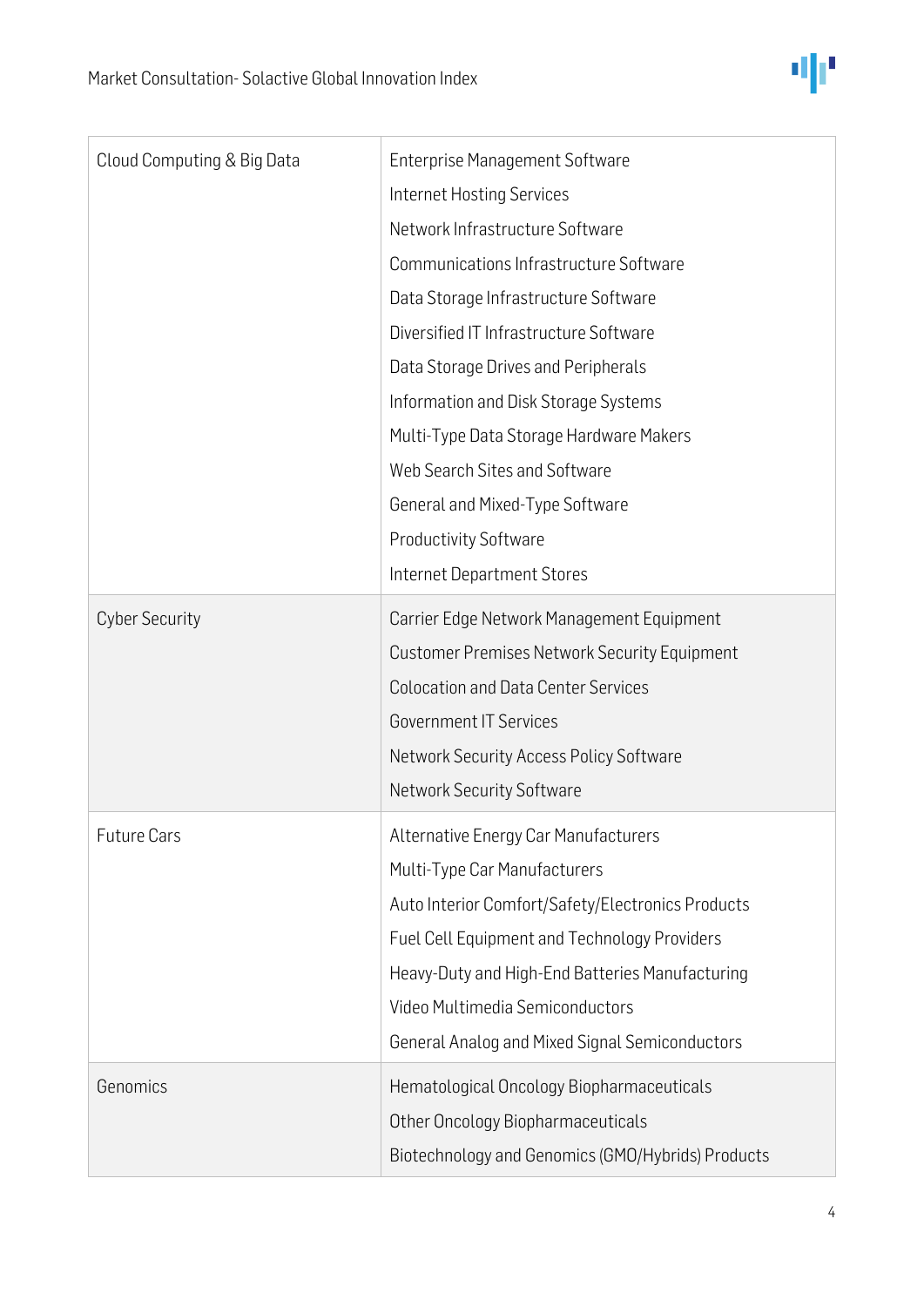

|                           | Diversified Bioanalytical Instruments              |
|---------------------------|----------------------------------------------------|
|                           | Analytical and Bioanalytical Services              |
|                           | <b>Bioanalytical Consumables</b>                   |
|                           | Genetic Molecular Diagnostic Test Kits             |
| Robotics & Automation     | <b>Factory Automation Equipment</b>                |
|                           | <b>General Semiconductors</b>                      |
|                           | Industrial Machine Parts and Support Equipment     |
|                           | <b>Processor Semiconductors</b>                    |
|                           | <b>Specialized Semiconductors</b>                  |
|                           | Programmable Logic and ASIC Semiconductors         |
|                           | <b>Household Robotics</b>                          |
|                           | <b>Surgical Robotic Systems</b>                    |
|                           | Electronic Gaming/Entertainment Electronics Makers |
| Video Gaming              | Console Games Software Index Guideline 10          |
|                           | Handheld and Smart Phone Games Software            |
|                           | <b>Online Game Websites and Software</b>           |
|                           | <b>Other Games Software</b>                        |
| Virtual/Augmented Reality | Virtual Reality Design and Engineering Software    |
|                           | Home and Office Virtual Reality Software           |
|                           | <b>Virtual Reality Equipment</b>                   |
|                           |                                                    |
| 5G                        | <b>Wireless Services</b>                           |
|                           | <b>Other Network Software</b>                      |
|                           | <b>Network Security Software</b>                   |
|                           | Network Administration Software                    |
|                           | Network Security Access Policy Software            |
|                           | Diversified Technology Hardware                    |
|                           | <b>General Communications Equipment</b>            |
|                           | <b>Other Communications Semiconductors</b>         |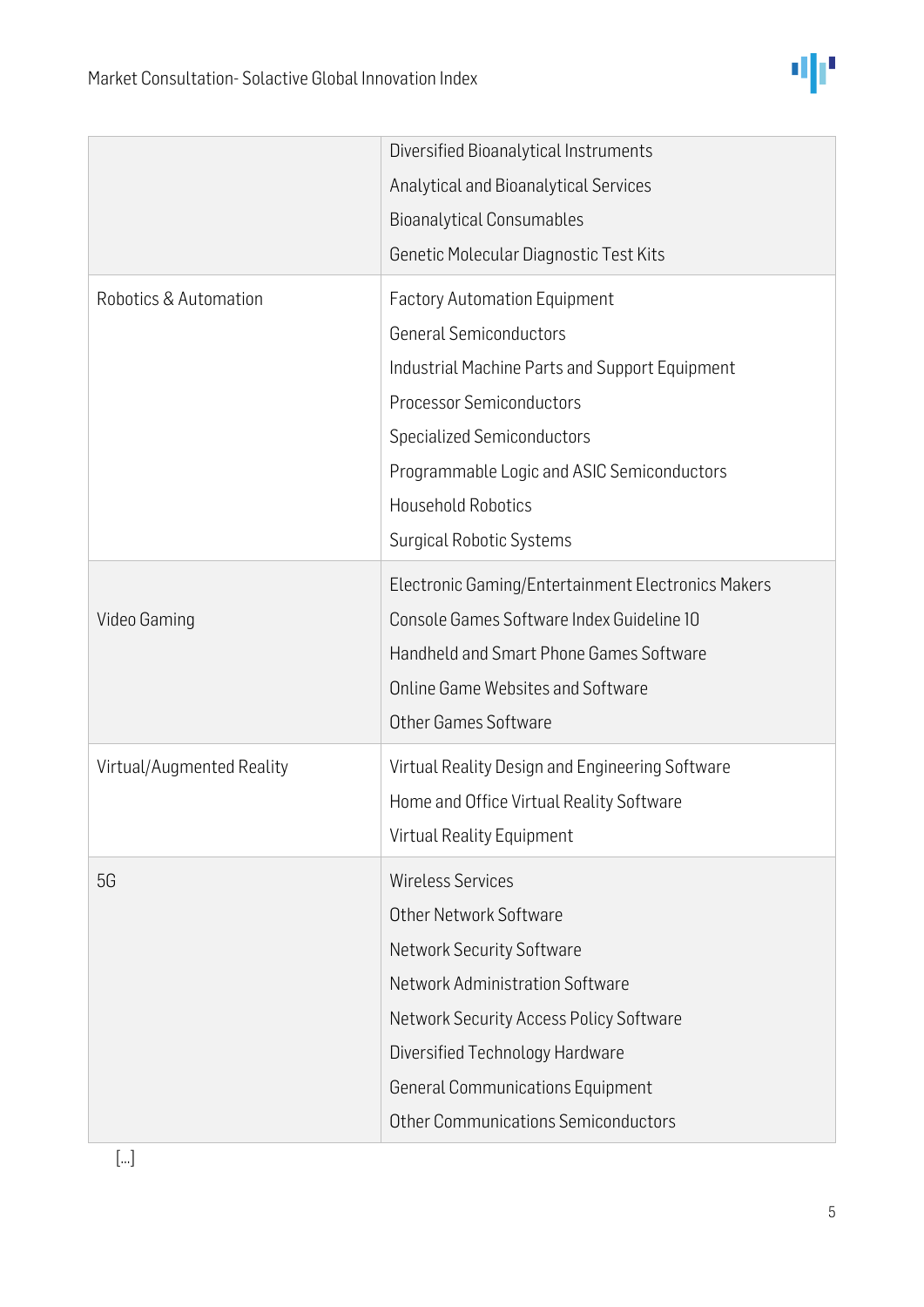

### To (new version):

[…]

| Index Category             | Industries                                          |
|----------------------------|-----------------------------------------------------|
| Fintech                    | <b>Blockchain Technology</b>                        |
|                            | <b>Cryptocurrency Mining</b>                        |
|                            | Cryptocurrency Trading / Exchanges                  |
|                            | <b>Electronic Payment Processing</b>                |
|                            | Financial and Compliance ERP Software               |
|                            | <b>Commercial Bank and Credit Union Software</b>    |
|                            | Insurance Software                                  |
|                            | Other Finance Industry Software                     |
|                            | Peer-to-Peer Lending                                |
|                            | Investment Management/Brokerage Software            |
| Cloud Computing & Big Data | <b>Enterprise Management Software</b>               |
|                            | <b>Internet Hosting Services</b>                    |
|                            | Network Infrastructure Software                     |
|                            | Communications Infrastructure Software              |
|                            | Data Storage Infrastructure Software                |
|                            | Diversified IT Infrastructure Software              |
|                            | Data Storage Drives and Peripherals                 |
|                            | Information and Disk Storage Systems                |
|                            | Multi-Type Data Storage Hardware Makers             |
|                            | Web Search Sites and Software                       |
|                            | General and Mixed-Type Software                     |
|                            | <b>Productivity Software</b>                        |
|                            | Internet Department Stores                          |
| <b>Cyber Security</b>      | Carrier Edge Network Management Equipment           |
|                            | <b>Customer Premises Network Security Equipment</b> |
|                            | <b>Colocation and Data Center Services</b>          |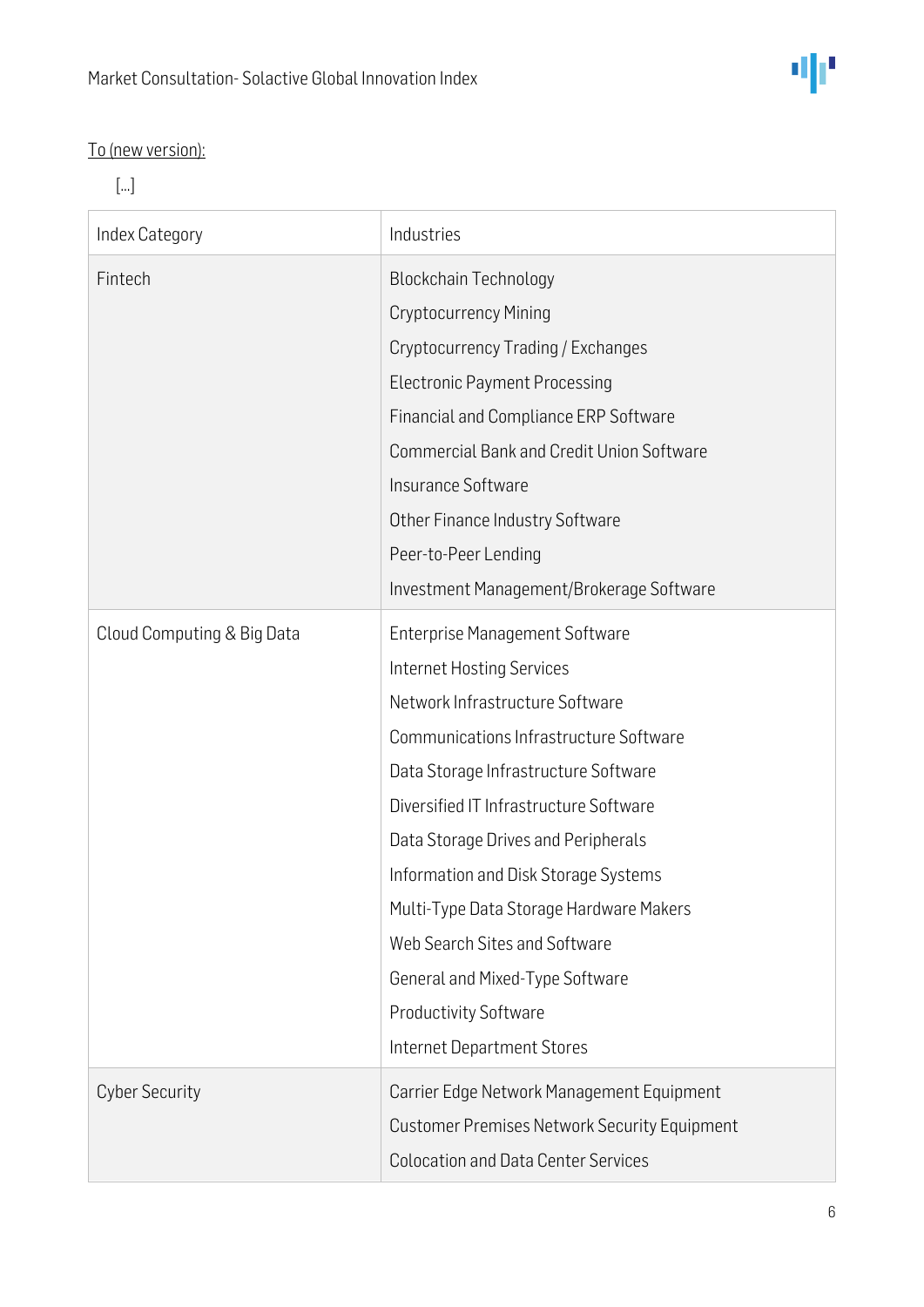

|                       | <b>Government IT Services</b>                      |
|-----------------------|----------------------------------------------------|
|                       | Network Security Access Policy Software            |
|                       | Network Security Software                          |
| <b>Future Cars</b>    | Alternative Energy Car Manufacturers               |
|                       | Multi-Type Car Manufacturers                       |
|                       | Auto Interior Comfort/Safety/Electronics Products  |
|                       | Fuel Cell Equipment and Technology Providers       |
|                       | Heavy-Duty and High-End Batteries Manufacturing    |
|                       | Video Multimedia Semiconductors                    |
|                       | General Analog and Mixed Signal Semiconductors     |
| Genomics              | Hematological Oncology Biopharmaceuticals          |
|                       | Other Oncology Biopharmaceuticals                  |
|                       | Biotechnology and Genomics (GMO/Hybrids) Products  |
|                       | Diversified Bioanalytical Instruments              |
|                       | Analytical and Bioanalytical Services              |
|                       | <b>Bioanalytical Consumables</b>                   |
|                       | Genetic Molecular Diagnostic Test Kits             |
| Robotics & Automation | <b>Factory Automation Equipment</b>                |
|                       | <b>General Semiconductors</b>                      |
|                       | Industrial Machine Parts and Support Equipment     |
|                       | <b>Processor Semiconductors</b>                    |
|                       | <b>Specialized Semiconductors</b>                  |
|                       | Programmable Logic and ASIC Semiconductors         |
|                       | <b>Household Robotics</b>                          |
|                       | <b>Surgical Robotic Systems</b>                    |
| Video Gaming          | Electronic Gaming/Entertainment Electronics Makers |
|                       | Console Games Software Index Guideline 10          |
|                       | Handheld and Smart Phone Games Software            |
|                       | <b>Online Game Websites and Software</b>           |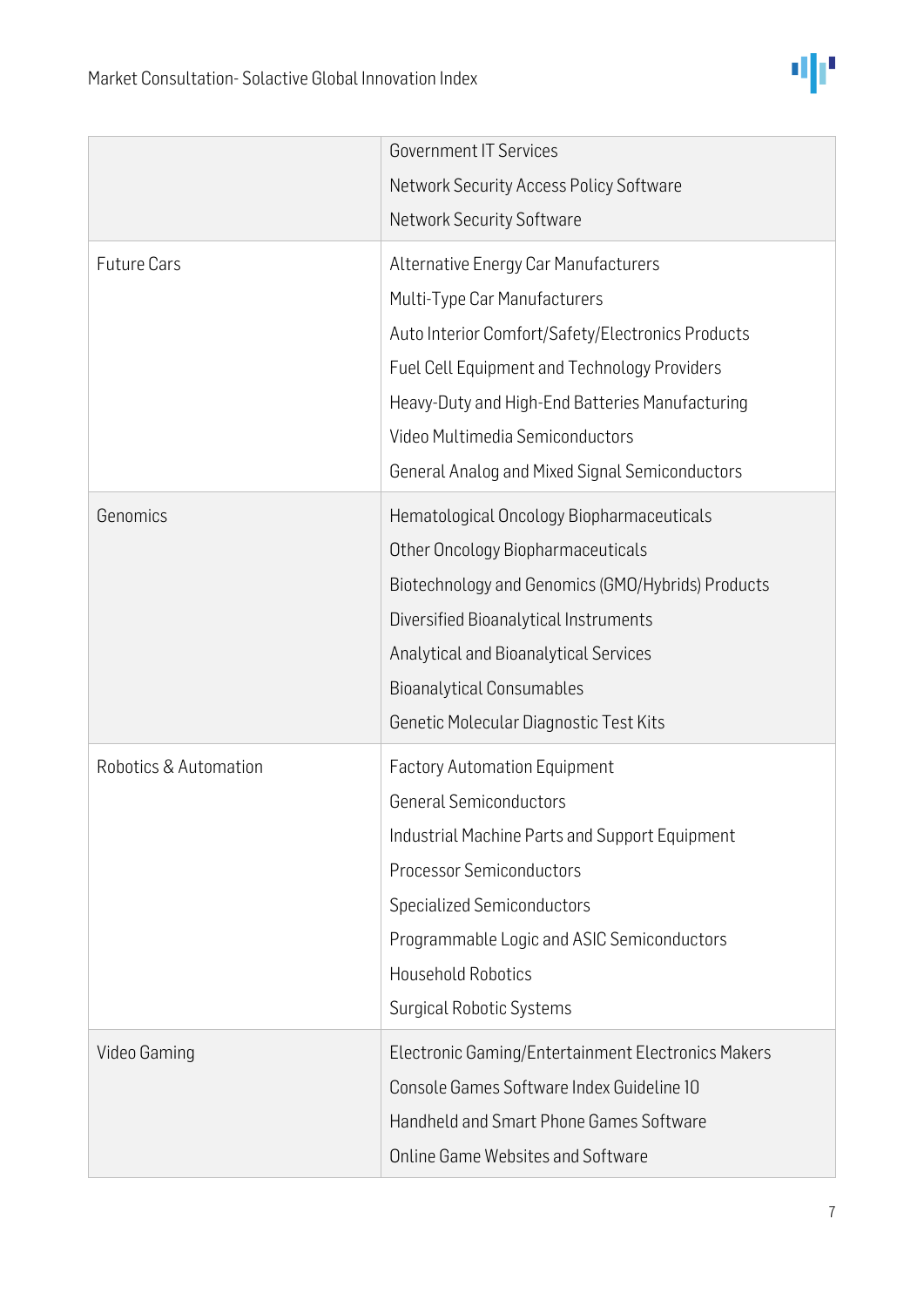

|    | Other Games Software                    |
|----|-----------------------------------------|
| 5G | Wireless Services                       |
|    | Other Network Software                  |
|    | <b>Network Security Software</b>        |
|    | Network Administration Software         |
|    | Network Security Access Policy Software |
|    | Diversified Technology Hardware         |
|    | <b>General Communications Equipment</b> |
|    | Other Communications Semiconductors     |

[…]

#### 3. Section: 6 Definitions

"Index Category"

From (old version):

"INDEX CATEGORY" is any of the following: Blockchain, Cloud Computing & Big Data, Cyber Security, Future Cars, Genomics, Robotics & Automation, Virtual/Augmented Reality, 5G, Video Gaming

To (new version):

"INDEX CATEGORY" is any of the following: Fintech, Cloud Computing & Big Data, Cyber Security, Future Cars, Genomics, Robotics & Automation, 5G, Video Gaming.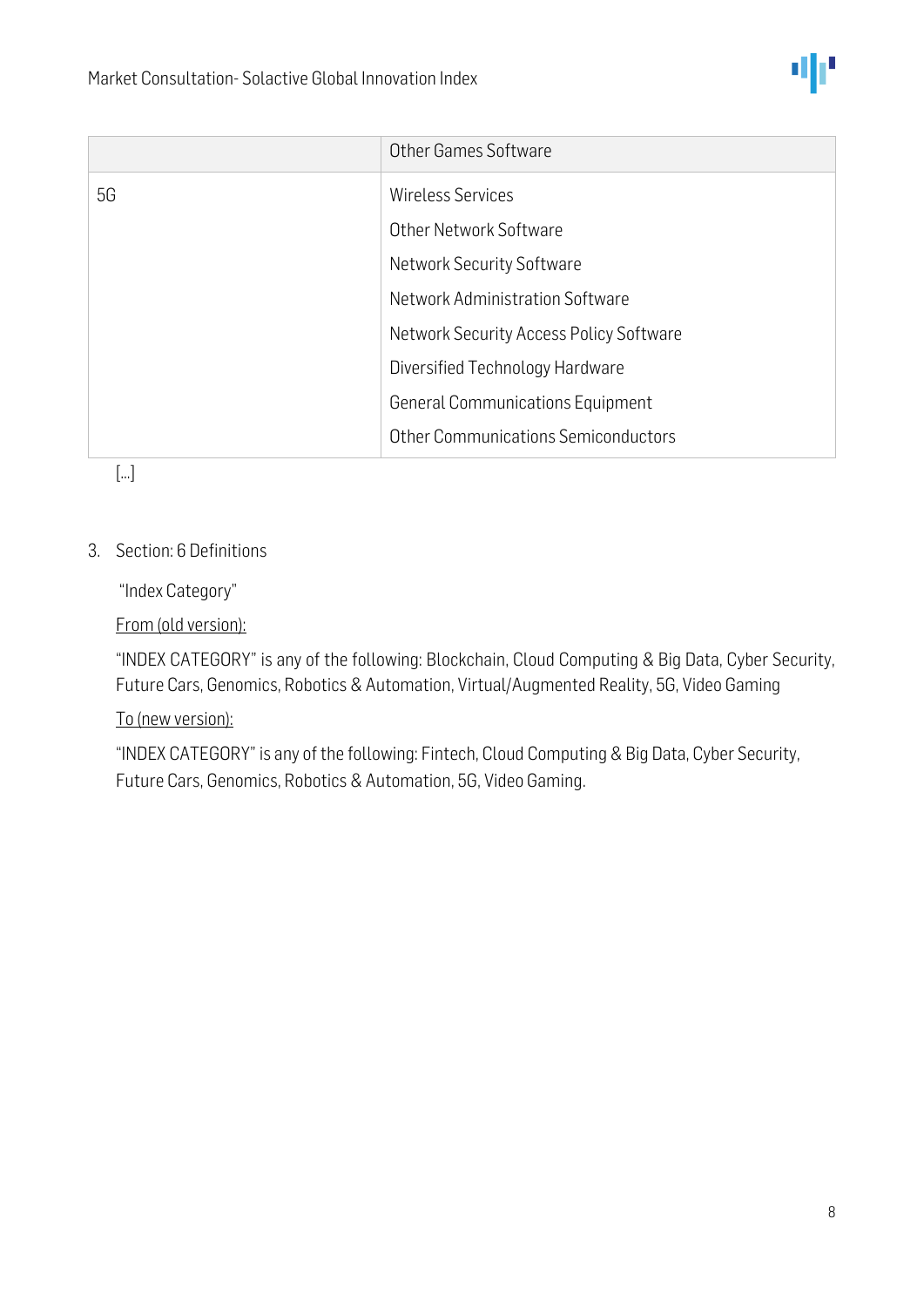

If you would like to share your thoughts with Solactive, please use this consultation form and provide us with your personal details and those of your organization.

| Name                  |  |
|-----------------------|--|
| Function              |  |
| Organization          |  |
| Email                 |  |
| Phone                 |  |
| Confidentiality (Y/N) |  |

Solactive is inviting all stakeholders and interested third parties to evaluate the proposed changes to the Methodology for the Solactive Global Innovation Index and welcomes any feedback on how this may affect and/or improve their use of Solactive indices.

#### Consultation Procedure

Stakeholders and third parties who are interested in participating in this Market Consultation, are invited to respond until 02/04/2021(cob).

đР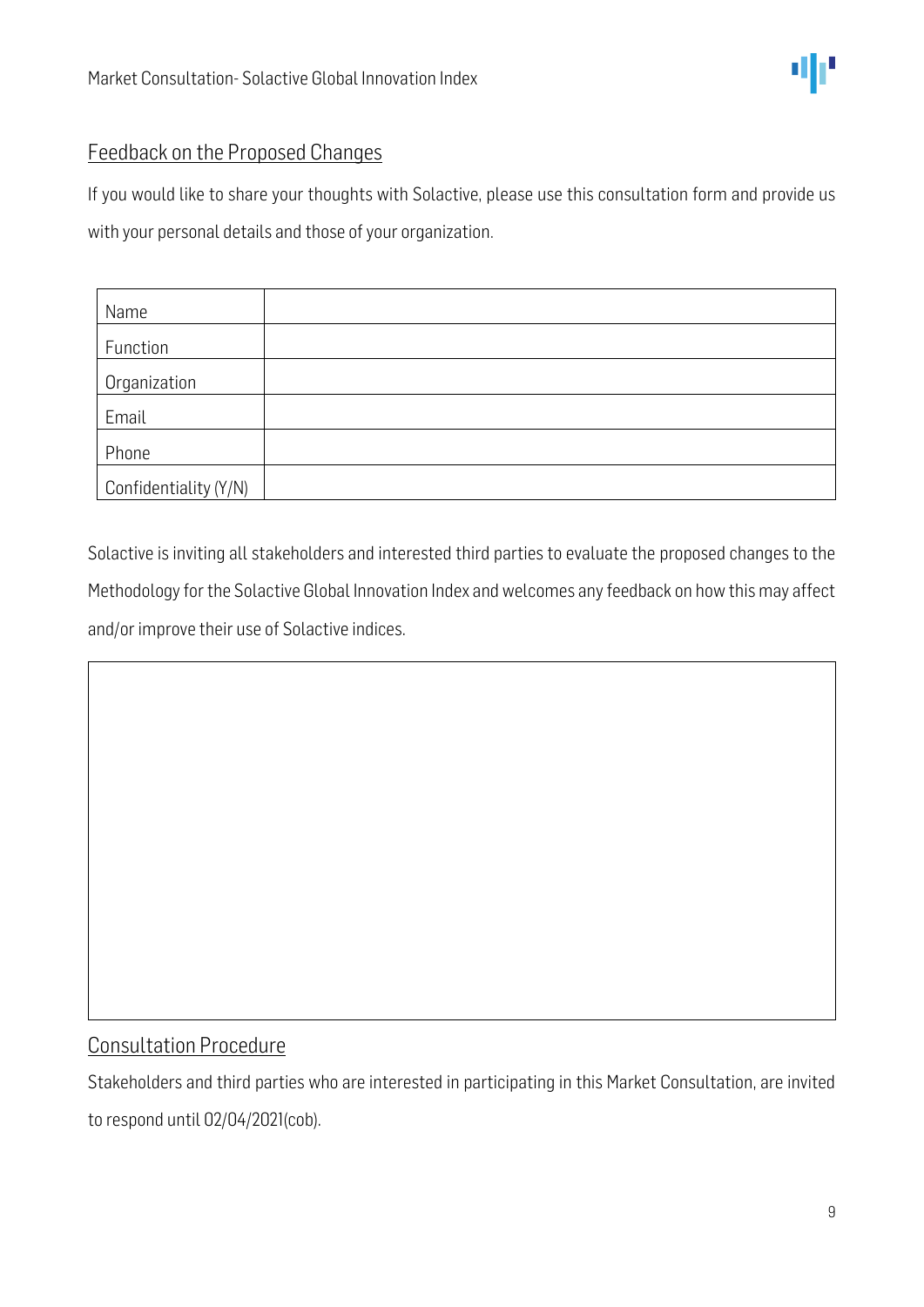

Subject to feedback received on this Market Consultation, the changes mentioned above are intended to become effective on 08/04/2021.

Please send your feedback via email to [compliance@solactive.com](mailto:compliance@solactive.com), specifying "Market Consultation-Solactive Global Innovation Index" as the subject of the email, or

via postal mail to: Solactive AG Platz der Einheit 1 60327 Frankfurt am Main Germany

Should you have any additional questions regarding the consultative question in particular, please do not hesitate to contact us via above email address.